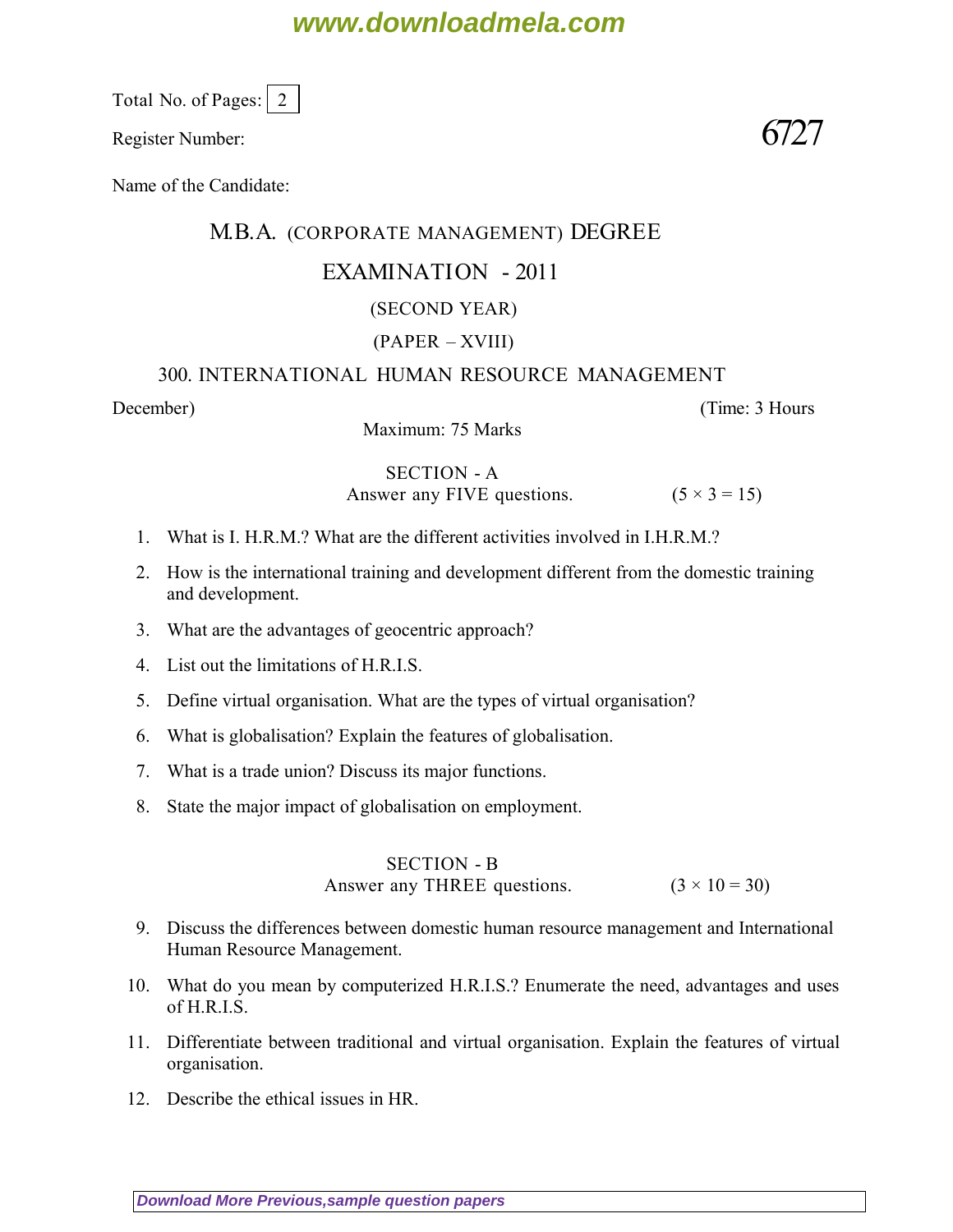# **www.downloadmela.com**

2

13. Discuss the economic and political factors in HRM.